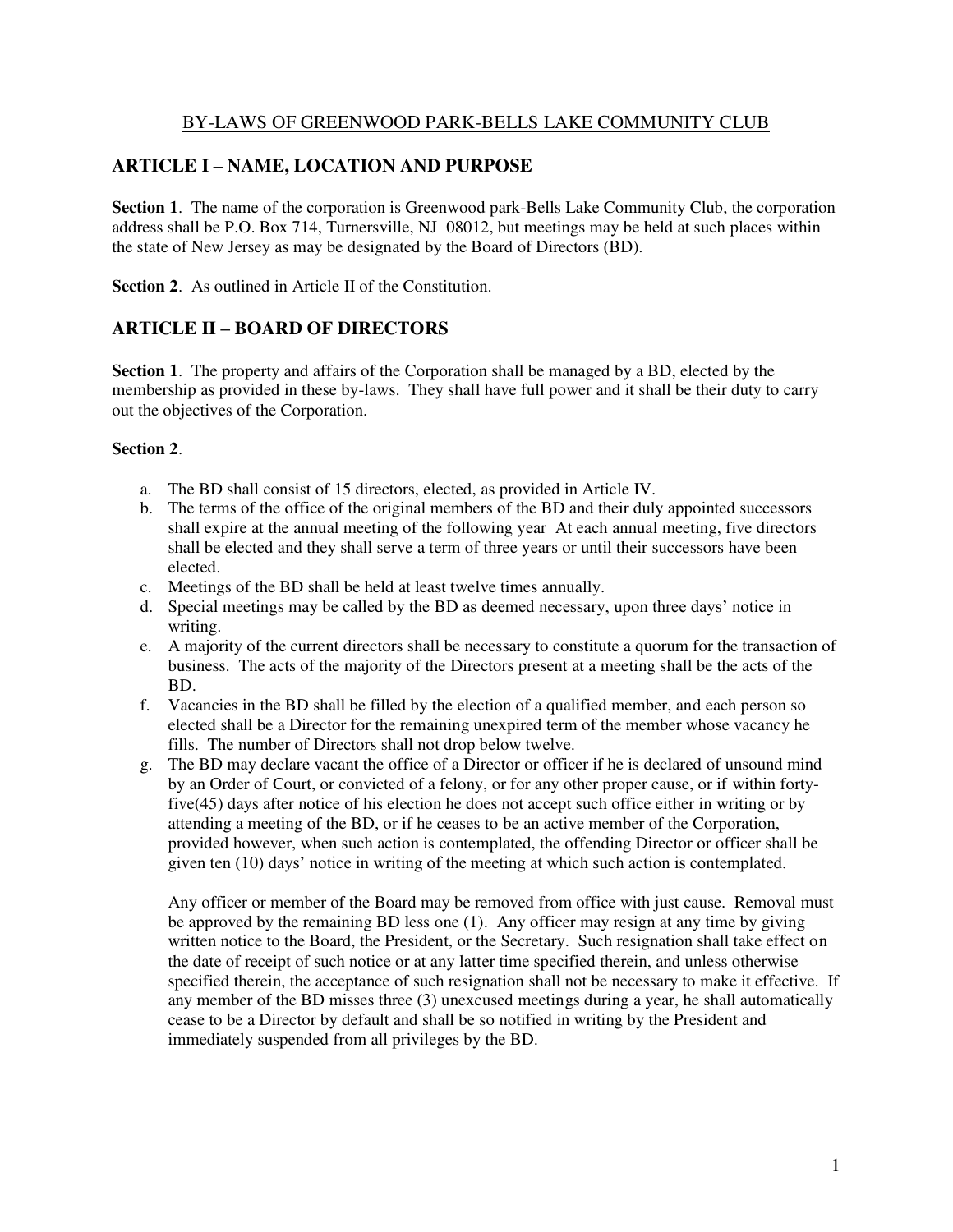# **ARTICLE III – RESPONSIBILITIES OF THE BOARD**

- a. Meetings shall be presided over by the President. In his absence, the Vice-President shall preside, and if neither the President nor Vice-President is present, the Directors present shall elect a presiding officer for such meeting. The Secretary, or in his absence a Director appointed by the presiding officer, shall record the minutes of the meetings of the BD.
- b. The BD shall have the power to make or authorized all purchases necessary or desirable for the operation of the Club, to employ or authorize the employment of all employees and to do or cause to be done all other things necessary for the operation and maintenance of the Club, and to fix the compensation of the employees.
	- 1. Emergency expenses may be authorized by a majority vote of the BD.
	- 2. The use of funds from the available credit line may be authorized by a unanimous vote of the BD.
- c. The BD shall prescribe rules for the operation and use of the Club facilities and perform such other duties as they in their discretion may deem to be for the best interest of the Corporation.
- d. The BD shall have supervision over all committees and power to direct their effort and to alter or amend all rules or regulations prescribed by any committee.
- e. The BD shall secure the fidelity of the Treasurer of the Club and may secure the fidelity of any or all of the officers, assistant officers, or employees by bond or otherwise, and in such amount as shall be deemed proper.
- f. The BD shall require a current financial statement to be made on the accounts of the Corporation, which shall be submitted at the annual meeting of active members. This shall include the current membership and financial status.
- g. Each Director of the Corporation shall be indemnified by the Corporation against expenses reasonably incurred by him and/or damages imposed upon him in connection with the defense of, or as a result of, any action legally taken or alleged to have been taken by him as a Director of the Corporation.

This indemnification shall not be effective in the case of any action as to which he shall be liable under the provisions of any Federal or State Statutes, or as to which he may be liable by reason of dereliction or negligence in the performance of his duties as a Director of the Corporation.

### **ARTICLE IV – ELIGIBILITY FOR OFFICE AND ELECTIONS**

- a. Only one active member in good standing and over 21 years of age from each household shall be eligible to serve as a member of the BD. No Director may hold any political or public State, County, Borough, or Municipal office.
- b. The notices of the annual meeting sent to the active membership shall state the names of the nominees. Nominations for Directors shall be made in writing, signed by at least ten active members and shall be mailed to the Secretary no later than 20 days prior to the annual Membership Meeting. No nominations may be made from the floor at the annual Membership Meeting.
- c. For services rendered to the Corporation and as compensation for such services, the members of the BD and his (her) immediate family members living in the same household during the term of their office shall not be liable for the payment of annual dues to the Corporation. A member of the BD or his (her) spouse shall be granted annually during their term of office 30 complimentary guest passes.
- d. A vacancy among the EO shall be filled by the directors for the unexpired term at a special emergency meeting called within fourteen (14) days of the vacancy.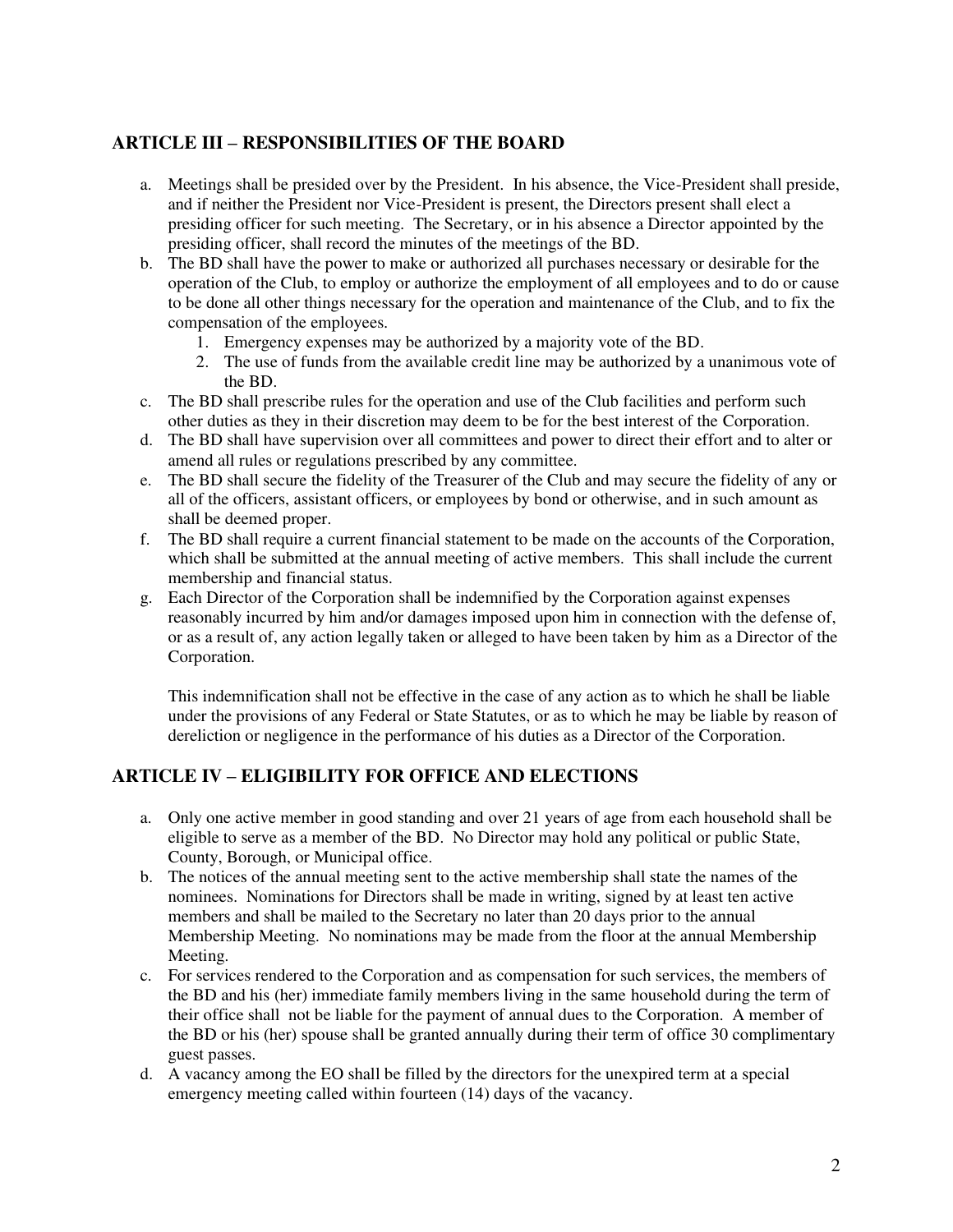e. When the voting for filling a vacant Director position results in a tie between two or more members, a majority vote of the sitting Board of Directors will determine the member to fill the vacant position. If a Director is one of the members involved in the election, the director will abstain from voting. If the vote by the sitting Board of Directors results in a tie, the President, or the Vice President in the absence of the President, will make the selection.

### **ARTICLE V – OFFICERS OF THE CORPORATION**

- a. The Executive Officers (EO) of the Corporation shall consist of a President, a Vice-President, a Secretary and a Treasurer. There shall be such other officers and agents as the BD shall provide for or designate.
- b. The initial EO of the corporation and their successors shall serve until the annual meeting. Thereafter, the executive officers shall be elected by and from the BD at the first regular Board Meeting following the annual meeting of the Corporation.
- c. The EO of the Board shall serve for a term of one year or until the successors are elected and have qualified.
- d. A vacancy among the EO shall be filled by the Directors for the unexpired term at a special emergency meeting called within fourteen (14) days of the vacancy.
- e. **Responsibilities of the President:** The President shall preside at all meetings of the BD and of the members. The President shall with the Secretary sign all contracts of affairs of the corporation, shall make all appointments to Committees subject to confirmation by the BD, shall be ex-officio a member of all Committees, shall perform all other acts properly belonging to his office, including executive supervision of all activities of the Club and of the employees thereof. The President may authorize expenses and payment for unbudgeted expenses not to exceed \$250.
- f. **Duties of the Vice-President:** The vice President shall perform all the duties of the President in the event of his absence or disability. In the event that both the President and Vice-President are absent the Board shall elect a presiding officer. The Vice-President is in charge of the Operations **Committee**
- g. **Duties of the Secretary:** The Secretary shall make and keep minutes of all meetings of the BD and of the meetings of the active members and shall be prepared to present those minutes at the next, or future meeting if required, conduct all official correspondence and shall be responsible for keeping all records except financial records of the Corporation, issue calls for meetings with the proper notice at the request of the person or persons authorized to call meetings, attest the signature of the officers of the Corporation when required on contracts or other papers relating to the affairs of the Corporation and shall have custody of the corporate seal, perform such other duties as may be appropriate to the office or as may be required by the BD.
- h. **Duties of the Treasurer:** The Treasurer shall: Be responsible for the receipt of all monies due the Corporation and deposit of same in banking institutions approved by the Directors, and make all disbursements on approved billing and vouchers. All checks will be signed by any two of the combination of the following: President, Vice-President and Treasurer. When authorized by the President in writing, advance not to exceed \$300 to any officer, director or committee chairman of the Corporation or employee who is required to make purchases for cash; Maintain such other records as may be required of him by the BD; Be authorized to pay any charges imposed by the designated banking institution for service if such charges are deemed proper by him.
- i. All officers and Agents of the Corporation as between themselves and the Corporation shall respectively have such authority and perform such duties in the management of the property and affairs of the Corporation as may be provided in the By-Laws or as may be determined by resolution of the Board of Directors.
- j. The officers of the Corporation shall be indemnified by the Corporation to the same extent and subject to the same limitations as the Directors, and these By-laws.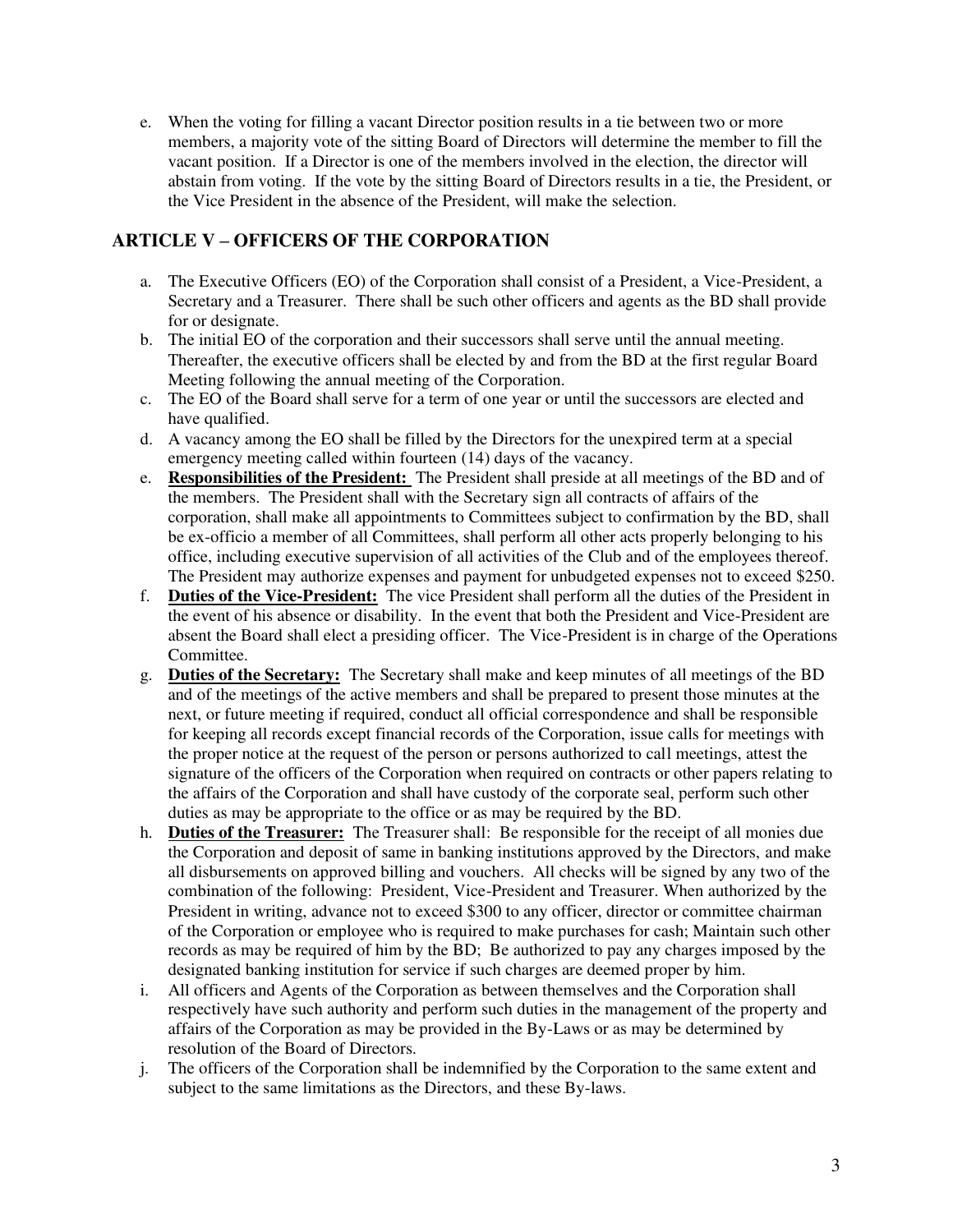# **ARTICLE VI – STANDING COMMITTEES**

- a. The Standing Committees (SC) of the corporation, appointed by the President with the approval of the Officers, shall be Finance Committee, Operation Committee, Membership Committee, Repair and Maintenance Committee, Swim Team Committee, Publicity Committee, Entertainment Committee, Grounds Committee, Lake and Dam Committee, Five-Year Plan Committee, and all other Committees deemed necessary for the operation of the Club's affairs.
- b. A Director shall act as chairman of each standing committee. Each committee shall submit a budget for approval by the BD. Any unbudgeted expenses must be approved by the BD. The chairman of each committee shall give an accounting of all funds received and expended by him prior to the next regular meeting of the BD and said report be given to the Treasurer. Upon approval of and appropriation of money by the BD, the committee shall be authorized to proceed with the execution of planned improvements and maintenance.
- c. The number of members of a SC shall be at the discretion of the BD.
- d. **The Finance Committee shall:** prepare financial studies on such projects as may be assigned to it by the BD, conduct all financing operations of the Corporation, submit to the BD before the 1st of December of each year an annual budget containing provisions for all anticipated expenditures of the Corporation for the forth-coming year. (The fiscal year shall be from January  $1<sup>st</sup>$  to December 31<sup>st</sup>).
- e. **The Operating Committee shall:** be chaired by the Vice President. Each SC shall have one of its members as a member of the Operations Committee. The Operations Committee shall be responsible for: The employment of properly qualified lake and pool attendants at rates of pay to be set by the BD; The condition and maintenance of the mechanical equipment necessary to keep the lake, pool and bath houses in proper operation for the safety and general welfare of the membership; The submission to the BD of all estimates for repairs to and maintenance of all mechanical equipment necessary to the operation of the bath houses, pool and lake, making all necessary rules governing the operation of the Club facilities, including time of opening and closing, conduct of the membership while using the facilities of the Club and the duties of the employees; Acting on all complaints affecting the employees; Acting on all violations of the Rules of Conduct in the use of the facilities; reporting all major violations to the BD with explanation of the action taken in each case.
- f. **The Membership Committee shall:** maintain a membership book containing the names and addresses of each member, in any case where membership has been terminated, facts as to the reasons for termination shall be reported in the books, together with the date on which membership ceases. The Membership Committee is charged with responsibility for issuing the membership cards of the Club, and is responsible for collection of Membership Dues.
- g. **The Maintenance Committee shall:** be responsible for maintenance of the Club property, excepting the mechanical equipment necessary to keep the pool and bathhouses in operation.
- h. **The Grounds Committee shall:** be responsible for the general upkeep of the grounds.
- i. **The Lake and Dam Committee shall:** be responsible for the upkeep, preservation, and general well being of the lake and dam.
- j. **All other committees shall:** perform such duties and functions as they shall be assigned from time to time by the BD.

### **ARTICLE VII – MEETINGS**

**Section 1.** The Annual Meeting of the Corporation shall be held in September of each Calendar year.

- a. General membership meetings shall be held as necessary with written notice of thirty days by the BD.
- b. Committee meetings shall be at the discretion of the committee chairperson.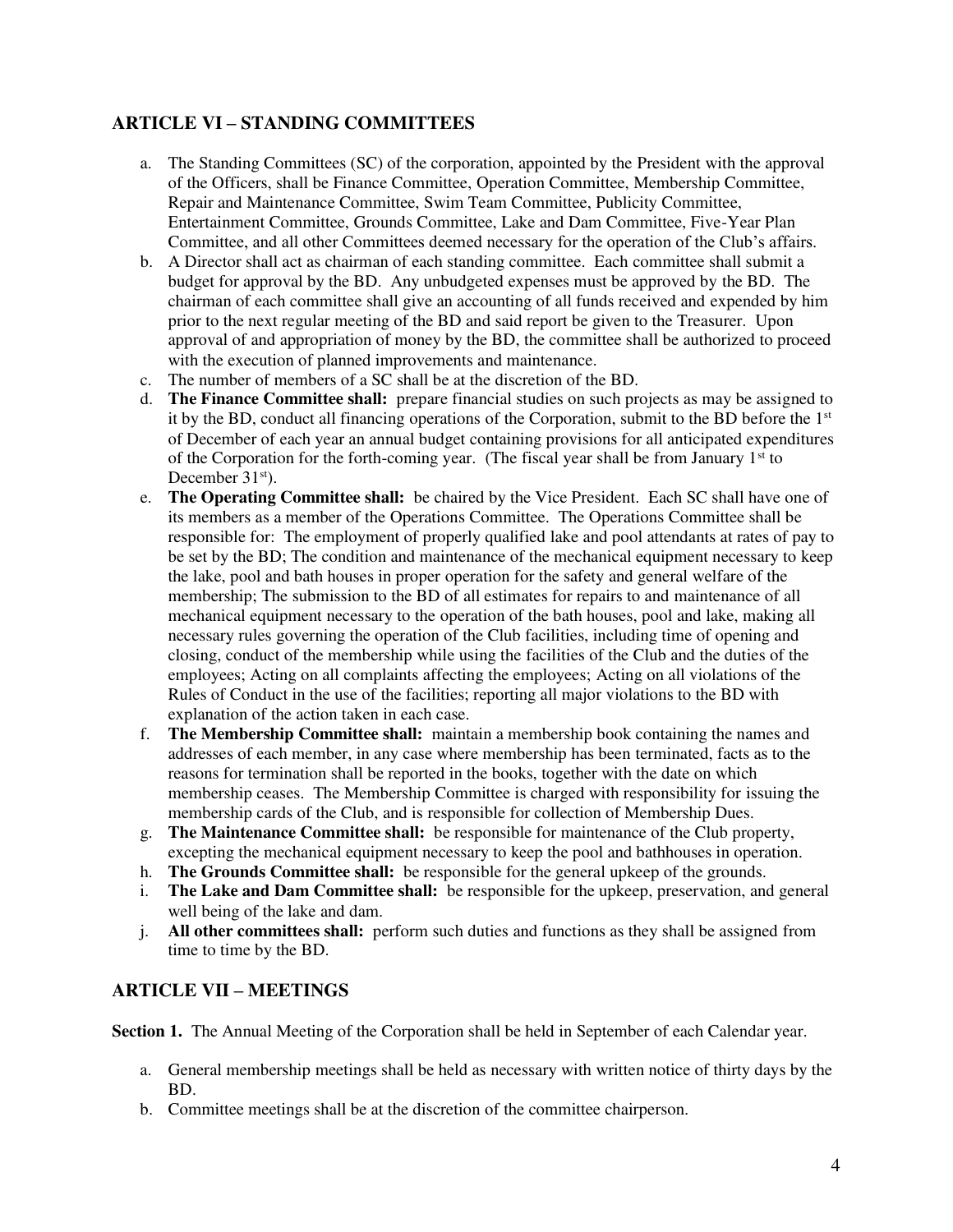**Section 2.** Upon the written request of fifty (50) members to the Secretary stating the purpose therefore, a special meeting of the membership shall be called by the BD not less than ten (10) days nor more than thirty (30) days after receipt of such request.

**Section 3.** Meetings of the membership shall be held at such hour and place as designated by the BD and shall be stated in the call for the meeting. The Secretary at the request of the President or the BD shall call special meetings of the membership.

**Section 4.** The qualifications for voting shall be set forth in ARTICLE VIII of the By-Laws.

**Section 5.** A quorum at any meeting of the membership shall consist of twenty-five (25) of such members entitled to vote at the meeting with the exception as stated below:

- a. If the meeting cannot be organized because a quorum has not attended, those present may, except as otherwise provided in these Articles, adjourn the meeting to such time and place as they determine; but in the case of any meeting called for the election of directors, those who attend the second of such adjourned meeting, although less than a quorum as fixed in this Article, shall nevertheless constitute a quorum for the purpose of electing directors.
- b. A quorum of twenty percent (20%) of the members in good standing is required at a meeting where a purchase requiring a mortgage is discussed. A  $\frac{3}{4}$  vote of this quorum is necessary to approve such a mortgage. Whenever a proposal pertaining to the sale or transfer of any real property, the following special quorum rules apply: after the members in good standing have been duly notified of a meeting not less than fifteen (15) days nor more than thirty days in advance, fifty percent (50%) of these members shall constitute a quorum. If this attendance requirement is not met, another meeting may be called subject to the above written notice requirements not less than thirty (30) days nor more than sixty (60) days after the first meeting. At this meeting, attendance of twenty-five percent (25%) of the members shall constitute a quorum. A ¾ vote of these members is necessary to approve passage of any sale or transfer of Club land or amendments pertaining to sale or transfer of Club land. No action may be taken if these quorum requirements are not met.

**Section 6.** The active members entitled to vote present at a duly organized meeting can continue to do business until adjournment, notwithstanding the withdrawal of enough active members entitled to vote to leave less than a quorum.

**Section 7.** A duly called meeting shall not be organized for transaction of business unless a quorum is present.

**Section 8.** "Robert's Rules of Order, Revised" shall govern the conduct of business at all meetings except when such rules are not in agreement with the Constitution or By-Laws of the Club.

**Section 9.** The order of business for all Club meetings shall be; Reading of minutes of the previous meeting. Treasurer's Report, Committee Reports, Old Business, New Business, Adjournment.

### **ARTICLE VIII – MEMBERSHIP**

**Section 1.** The Club membership shall consist of active members.

**Section 2.** An active member shall be an individual or a family group who has paid his/her Membership Fee, and has paid his/her dues for the current year, and any other financial obligations to the Club that are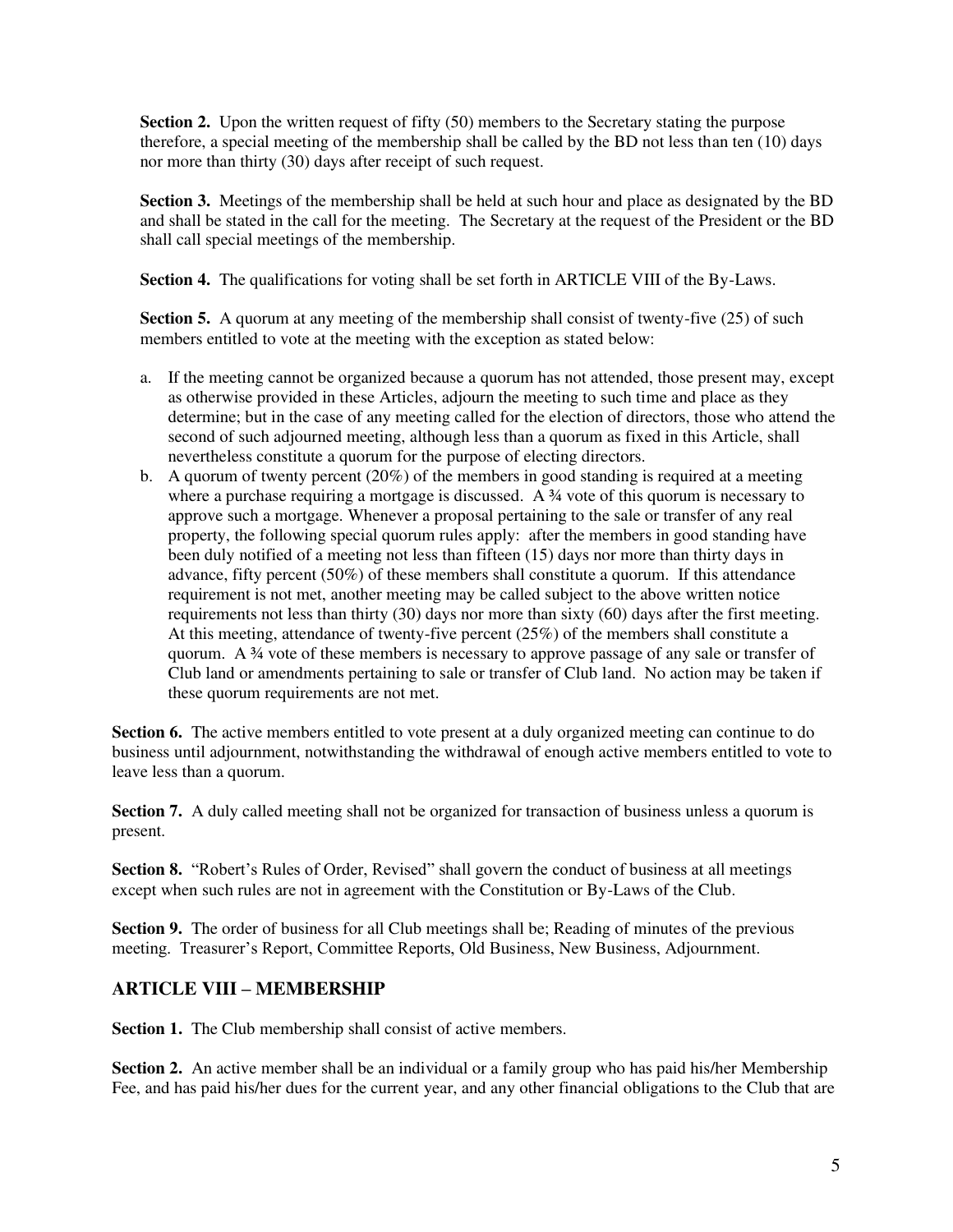current. Each active member shall be entitled to one vote in meetings of the membership. Votes must be cast in person. No member may vote by proxy.

**Section 3.** For the purpose of this Article, a family group shall be defined as a single person, or husband and wife and children whose permanent residence is the same dwelling, except that the BD may, in specific instances, include in a family group others than the above, whose residence is in the same building. This may not be construed to include two (2) family groups, regardless of relationship. In the event of a dispute, the status of any individual shall be as interpreted by the BD after review by the Membership Committee.

**Section 4.** The BD shall determine the amount of the membership fee.

**Section 5.** Special assessments may be levied for special purposes with the approval of a majority of the members present and voting at a general membership meeting.

**Section 6.** Any member may be suspended from the privileges of the Club, or barred from membership for the infraction of any By-Law or Club rule or regulation, including non-payment of dues within the time limit, or for any act or conduct that is disorderly or injurious to the interests or hostile to the objectives of the Club, or who is otherwise objectionable, provided that the member shall have been given ten (10) days written notice of the time for hearing at a meeting of the BD.

**Section 7.** Active members are entitled to receive a copy of the By-Laws and Constitution by request.

**Section 8.** The BD may limit the total number of active members. The BD may also limit, prior to the opening of memberships, the geographic area from which memberships shall be accepted.

# **ARTICLE IX - MEMBERSHIP CERTIFICATES**

**Section 1.** Membership certificates shall not be transferable by assignment or sale, nor be transferred through legal heirs or devisees or otherwise upon the death of the owner thereof.

**Section 2.** In the event that any active member holding a membership certificate shall die, resign, or be removed from membership, the corporation may repurchase or cancel such certificate at any time upon payment of the fee paid therefore by the member, less any and all subscriptions, dues, taxes and depreciation as provided for in these By-Laws and other charges then owing by the holder or former holder thereof and by any members of the family. The Corporation shall not issue additional certificates without having first repurchased or cancelled certificates available as aforesaid. The Corporation shall in no way be obligated to repurchase membership certificates unless there be a fully qualified prospective member to whom such certificate can be transferred by the Corporation with the exception of charter membership, as defined on the certificate. Charter memberships are redeemable only when a homeowner moves.

**Section 3.** The Membership Chairperson shall keep or cause to be kept a record showing the names and addresses of the holders of certificates in a Corporation, together with complete records of payment(s) and the number and the date of the certificate(s) issued.

### **ARTICLE X – AMENDMENTS**

**Section 1.** Amendments to these By-Laws or to any portion thereof may be made at an annual Meeting or at any other regularly called meeting of the membership by a ¾ vote of the active members present at